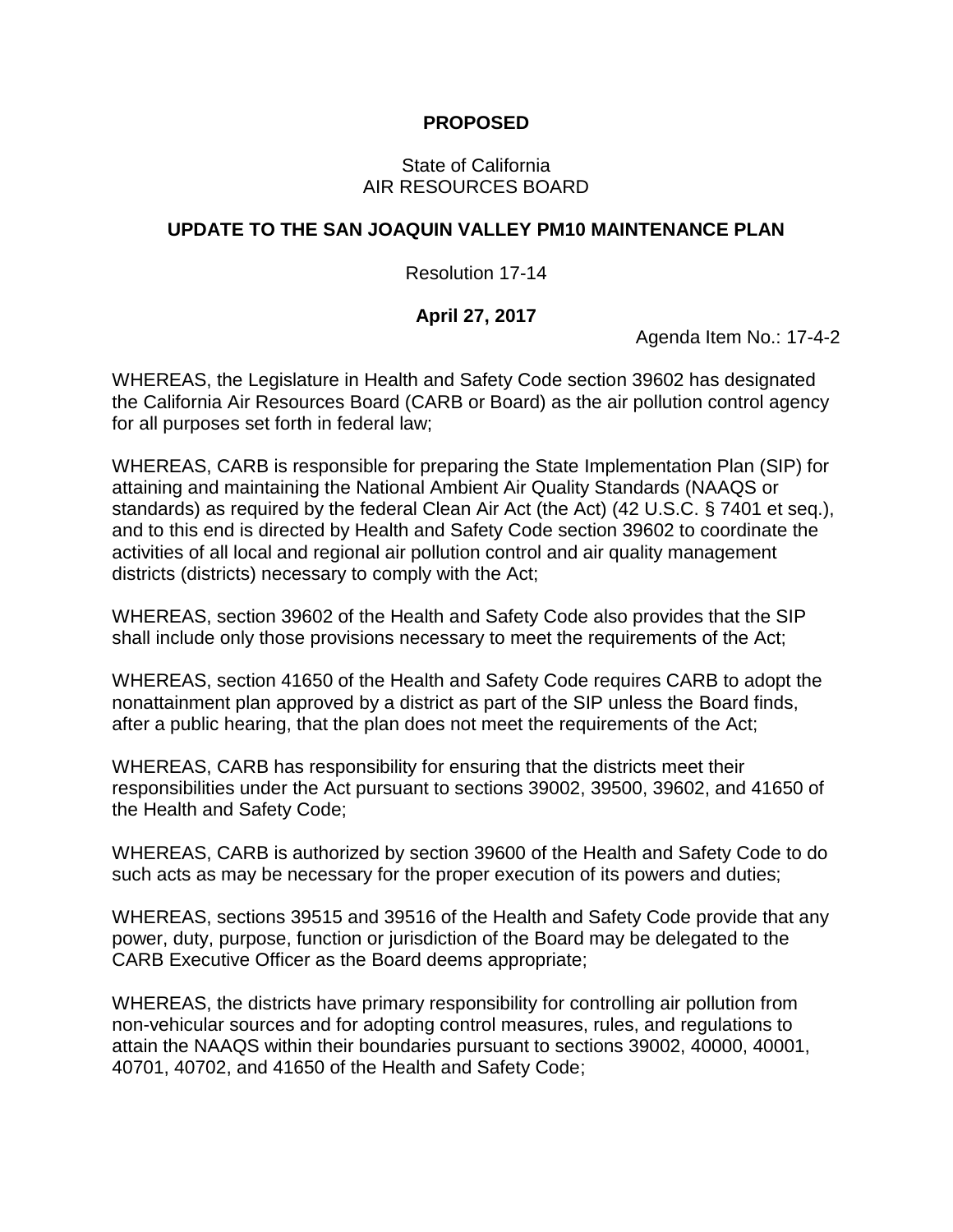WHEREAS, the San Joaquin Valley Air Basin (San Joaquin Valley) includes Fresno, Kings, Madera, Merced, San Joaquin, Stanislaus, Tulare and western Kern Counties;

WHEREAS, the San Joaquin Valley Air Pollution Control District (District) is the air quality planning agency for the San Joaquin Valley;

WHEREAS, in November 1990, amendments to the Clean Air Act designated the San Joaquin Valley nonattainment for the 1987 24-hour and annual coarse particulate matter (PM10) NAAQS by operation of law;

WHEREAS, in 2003, the District approved the 2003 PM10 Plan to address the PM10 NAAQS and the United States Environmental Protection Agency (U.S. EPA) approved it in 2004;

WHEREAS, on October 30, 2006, U.S. EPA determined that the San Joaquin Valley attained the PM10 standards;

WHEREAS, on September 20, 2007, the District Governing Board adopted the 2007 PM10 Maintenance Plan and Request for Redesignation (2007 Maintenance Plan);

WHEREAS, U.S. EPA guidance requires that maintenance plans include air quality and emission data, including an emission inventory, a maintenance demonstration, provisions for continued PM10 monitoring to verify attainment of the standard, transportation conformity emission budgets and contingency provisions;

WHEREAS, Section 176(c) of the Act establishes transportation conformity requirements which are intended to ensure that transportation activities do not interfere with air quality progress;

WHEREAS, on November 12, 2008, U.S. EPA approved the 2007 Maintenance Plan as a revision to the SIP;

WHEREAS, effective December 12, 2008, U.S. EPA redesignated the San Joaquin Valley as attainment of the PM10 standard;

WHEREAS, the 2007 Maintenance Plan identifies contingency provisions that the District will implement if exceedances of the federal PM10 standard occur;

WHEREAS, the contingency provisions of the 2007 Maintenance Plan require the District to evaluate the cause of any exceedances of the PM10 NAAQS in the San Joaquin Valley to determine whether they qualify as natural or exceptional events, or whether they were due to anthropogenic sources;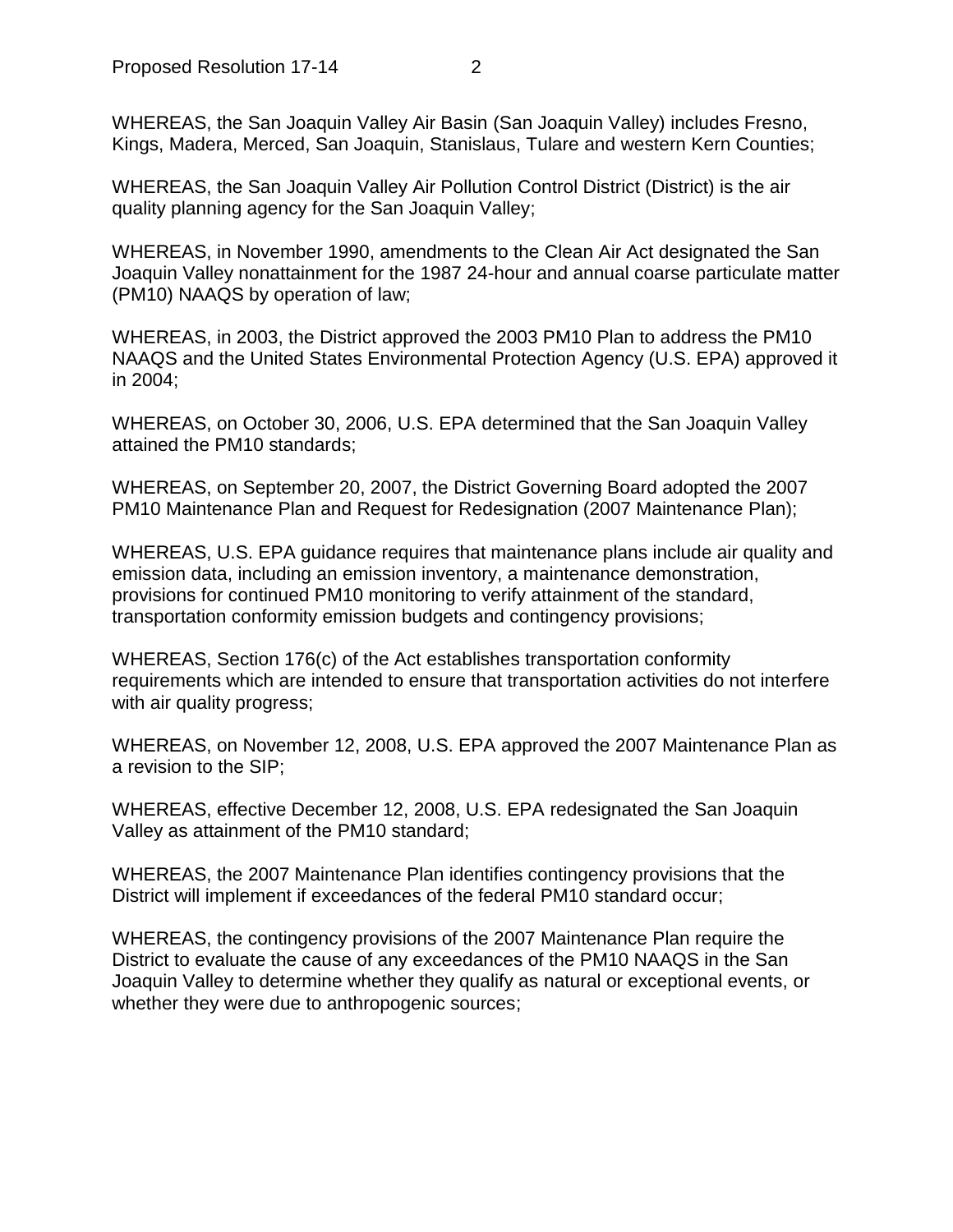WHEREAS, monitors in the San Joaquin Valley recorded levels above the PM10 standard on a number of days in 2013 and 2014 (PM10 NAAQS exceedances), requiring the District to implement their contingency provisions;

WHEREAS, the 2007 Maintenance Plan contains transportation conformity emissions budgets consistent with the demonstration of maintenance of the PM10 standard;

WHEREAS, the transportation conformity budgets in the 2007 Maintenance Plan were developed using the most current emission rates and assumptions available at the time the plan was developed;

WHEREAS, on October 22, 2015, the Board adopted updated transportation conformity emission budgets for the 2007 Maintenance Plan so that the budgets would be based on the most up-to-date emissions and activity information;

WHEREAS, on April 29, 2016, as part of the process to update the transportation conformity emission budgets for the 2007 Maintenance Plan, CARB committed to provide U.S. EPA by June 1, 2017, a SIP revision documenting the nature and causes of PM10 exceedances that occurred in the San Joaquin Valley;

WHEREAS, on May 18, 2016, the U.S. EPA published a proposed rule recognizing CARB's commitment to support continued maintenance of the PM 10 NAAQS (see 81 Fed.Reg. 31212, 31220-31221, May 18, 2016);

WHEREAS, on August 12, 2016, U.S. EPA conditionally approved the updated transportation conformity emission budgets for the 2007 Maintenance Plan contingent upon submittal of a SIP revision documenting the nature of the exceedances by June 1, 2017;

WHEREAS, CARB prepared the Update to the San Joaquin Valley PM10 Maintenance Plan to document the nature of the PM10 exceedances that occurred in 2013 and 2014 and to identify the appropriate contingency mechanism outlined in the Maintenance Plan;

WHEREAS, federal law set forth in section 110(I) of the Act and Code of Federal Regulations (CFR), title 40, section 51.102, requires that one or more public hearings, preceded by at least a 30 day notice and opportunity for public review, must be conducted prior to the adoption and submittal to the U.S. EPA of any SIP revision; and

WHEREAS, the Update to the San Joaquin Valley PM10 Maintenance Plan was made publicly available on March 24, 2017, for comment.

WHEREAS, CARB's regulatory program that involves the adoption, approval, amendment, or repeal of standards, rules, regulations, or plans has been certified by the Secretary for Natural Resources under Public Resources Code section 21080.5 of the California Environmental Quality Act (CEQA; see Cal. Code of Regs., tit. 14, § 15251(d)), and CARB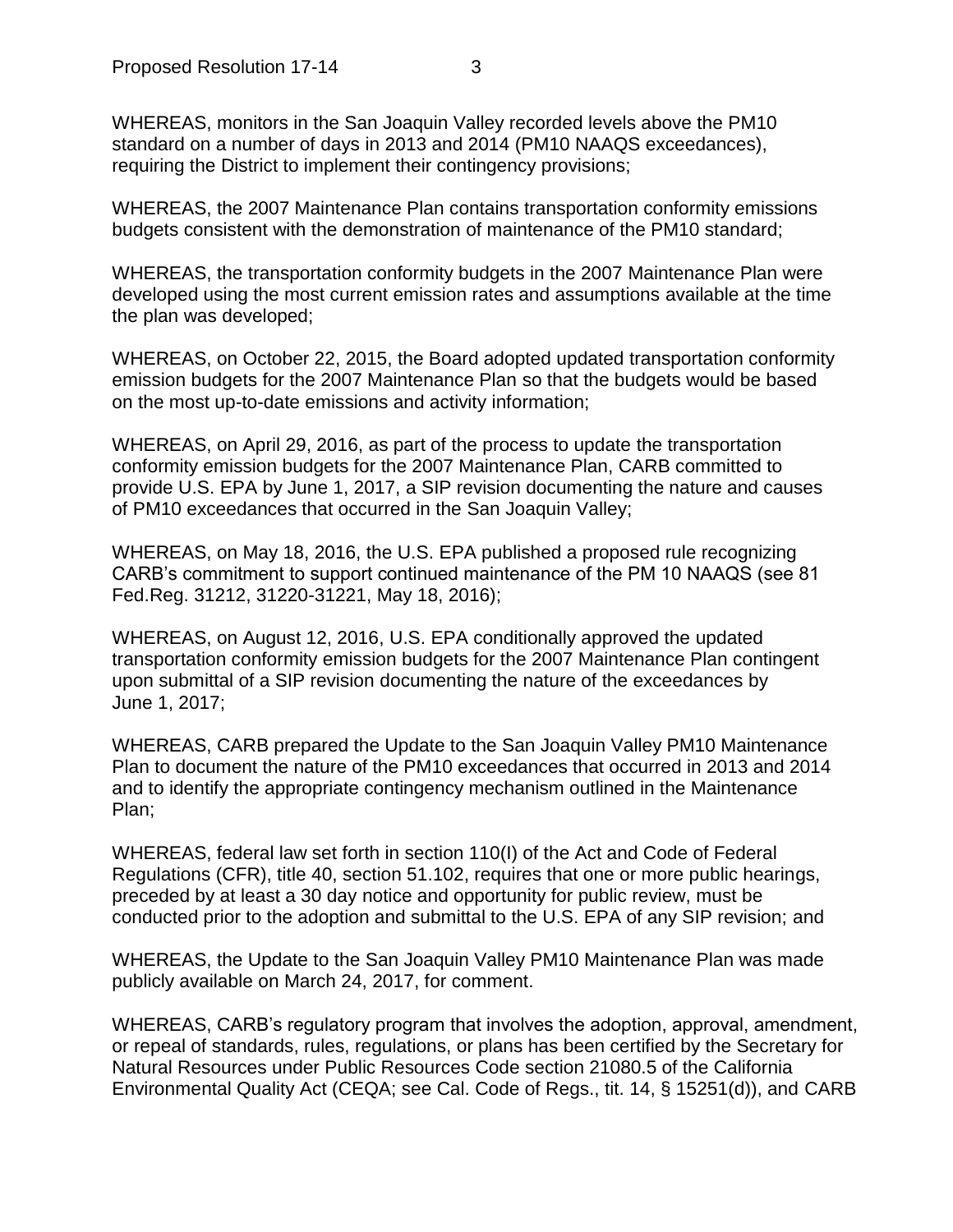WHEREAS, staff has determined that adopting the Update to the San Joaquin Valley PM10 Maintenance Plan is exempt from CEQA under California Code of Regulations, title 14, section 15061(b)(3) (the "common sense" exemption) because CARB prepared the Update to the San Joaquin Valley PM10 Maintenance Plan to document the nature of the PM10 exceedances that occurred in 2013 and 2014 and to identify the appropriate contingency mechanism outlined in the Maintenance Plan, therefore there is no possibility that this adoption of the Update to the San Joaquin Valley PM10 Maintenance Plan may result in a significant adverse impact on the environment.

NOW, THEREFORE, BASED ON THE FOREGOING, BE IT RESOLVED, the Board finds that:

- 1. The Update to the San Joaquin Valley PM10 Maintenance Plan assesses available information for PM10 exceedances in the Valley and identifies whether each exceedance qualifies as a natural or exceptional event or was caused by anthropogenic sources;
- 2. The Update to the San Joaquin Valley PM10 Maintenance Plan further identifies appropriate contingency provisions to address the nature of each exceedance in accordance with the commitment contained in the April 29, 2016, letter to U.S. EPA; and
- 3. The Update to the San Joaquin Valley PM10 Maintenance Plan was preceded by at least a 30 day notice and opportunity for public review.

BE IT FURTHER RESOLVED that the Board finds that adopting the Update to the San Joaquin Valley PM10 Maintenance Plan is exempt from CEQA under California Code of Regulations, title 14, section 15061(b)(3), because CARB prepared the Update to the San Joaquin Valley PM10 Maintenance Plan to document the nature of the PM10 exceedances that occurred in 2013 and 2014 and to identify the appropriate contingency mechanism outlined in the Maintenance Plan, therefore there is no possibility that this adoption of the Update to the San Joaquin Valley PM10 Maintenance Plan may result in a significant adverse impact on the environment.

BE IT FURTHER RESOLVED that the Board hereby adopts the Update to the San Joaquin Valley PM10 Maintenance Plan as a revision to the California SIP.

BE IT FURTHER RESOLVED that the Board hereby directs the Executive Officer to submit the Update to the San Joaquin Valley PM10 Maintenance Plan to U.S. EPA for inclusion in the SIP to be effective, for purposes of federal law, upon approval by U.S. EPA.